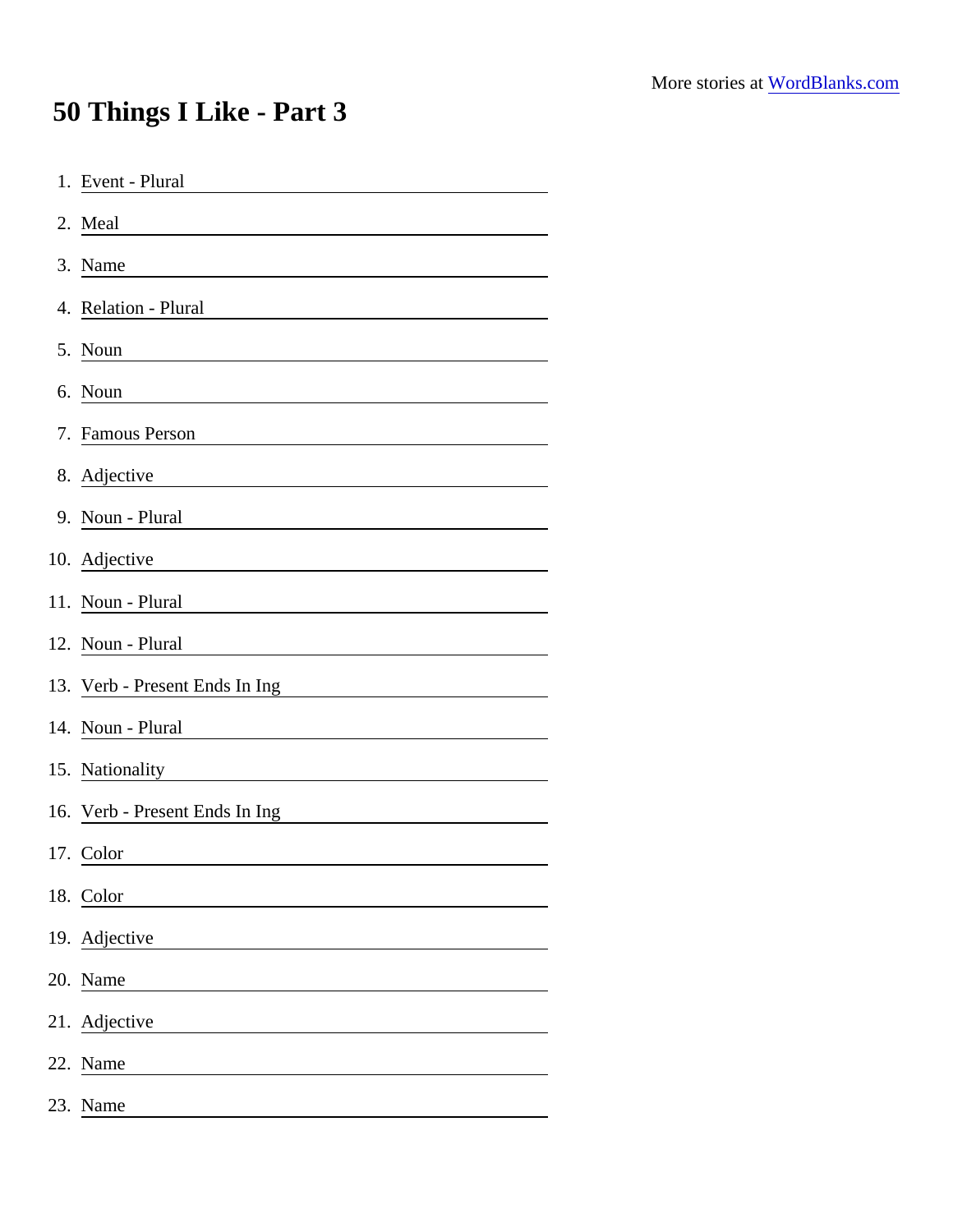| 24. Famous Person              |
|--------------------------------|
| 25. Name                       |
| 26. Verb - Present Ends In Ing |
| 27. Noun                       |
| 28. Feeling - Emotion          |
| 29. Event                      |
| 30. Family Member              |
| 31. Name                       |
| 32. Color                      |
| 33. Adjective                  |
| 34. Adjective                  |
| 35. Season                     |
| 36. Event                      |
| 37. Adjective                  |
| 38. Verb - Present Ends In Ing |
| 39. Adjective                  |
| 40. Adjective                  |
| 41. Abstract Noun              |
| 42. Noun - Plural              |
| 43. Noun - Plural              |
| 44. Season                     |
| 45. Event                      |
| 46. Verb - Present Ends In Ing |
| 47. Number                     |
| 48. Month                      |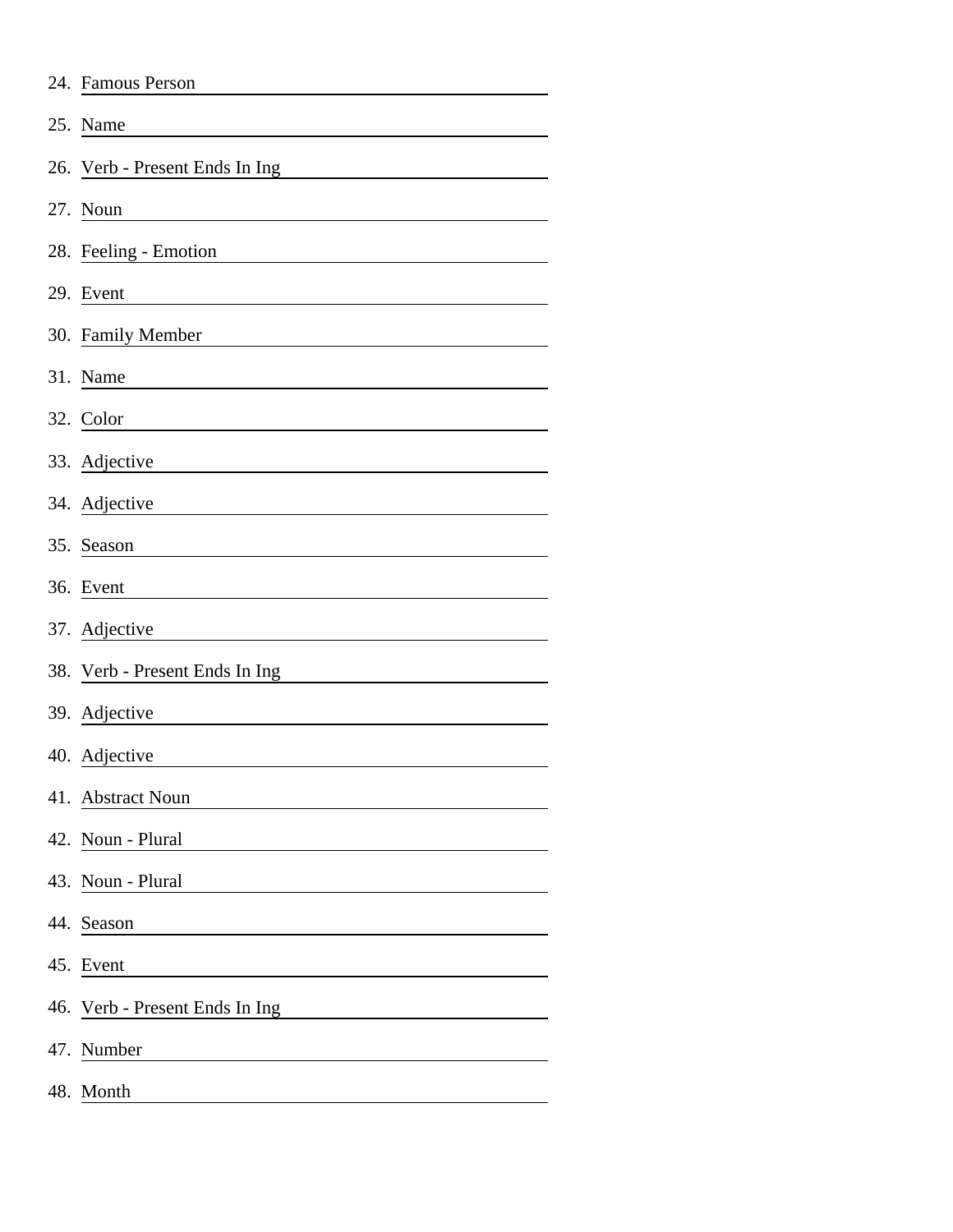| 49. Family Member - Plural     |
|--------------------------------|
| 50. Adjective                  |
| 51. Adjective                  |
| 52. Name                       |
| 53. Adjective                  |
| 54. Verb - Present Ends In Ing |
| 55. Verb - Present Ends In Ing |
| <b>56.</b> Noun                |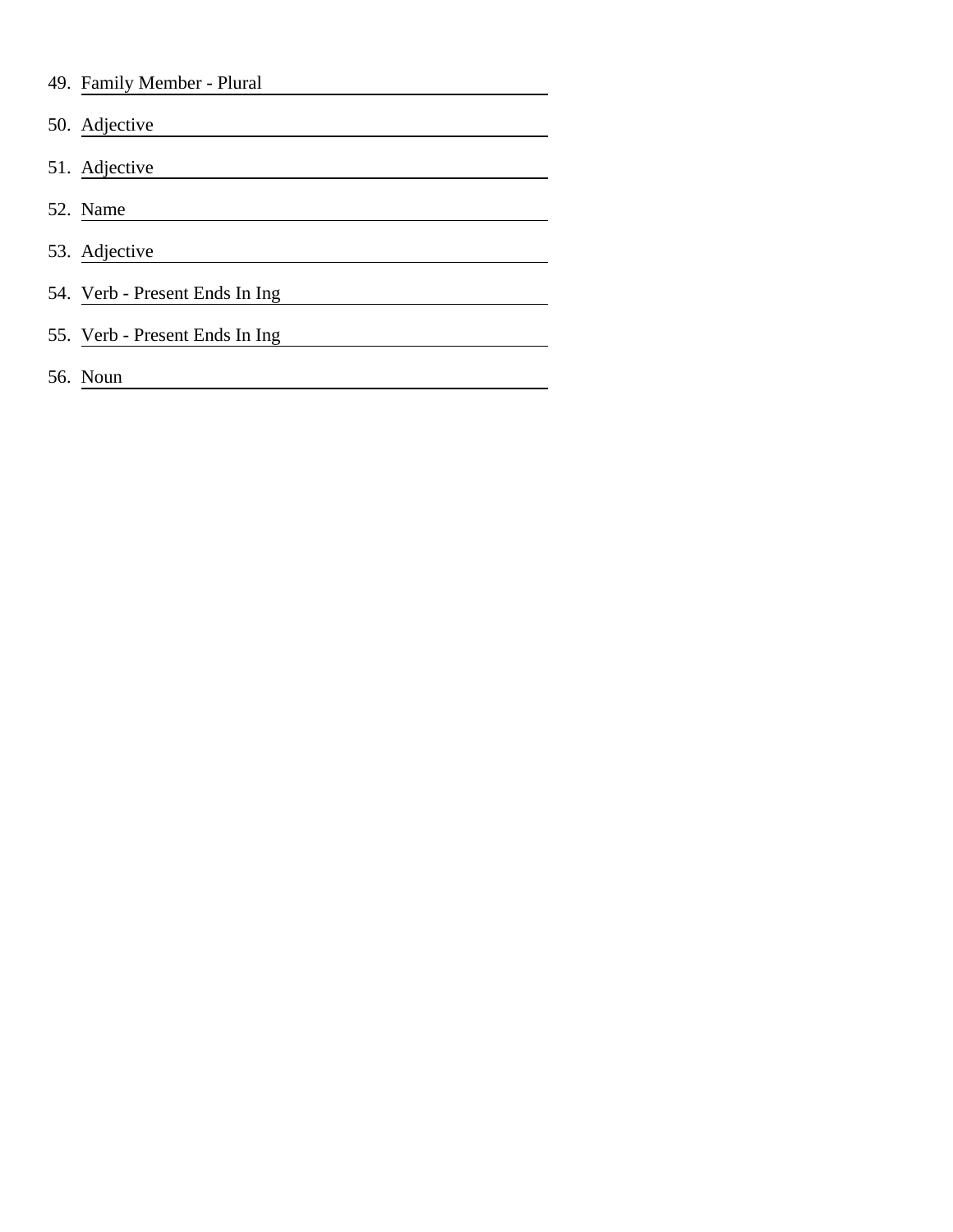## **50 Things I Like - Part 3**

| 1. going to <u>Event - Plural</u>            |
|----------------------------------------------|
| 2. Meal at Name 's movie                     |
| 3. my Relation - Plural                      |
| 4. The Noun Noun Noun by Famous person       |
| 5. my name                                   |
| 6. guys with <i>Adjective</i> Moun-Plural    |
| 7. Adjective Noun-Plural                     |
| 8. doing book Noun - Plural                  |
| 9. Verb - Present ends in ING the newspapers |
| 10. taking Noun-Plural                       |
| 11. Nationality yogurt                       |
| 12. Verb - Present ends in ING to the news   |
| 13. show business                            |
| 14. Color hair, Color eyes                   |
| 15. movies                                   |
| 16. Adjective society                        |
| $17.$ Name                                   |
| 18. Adjective writing                        |

19.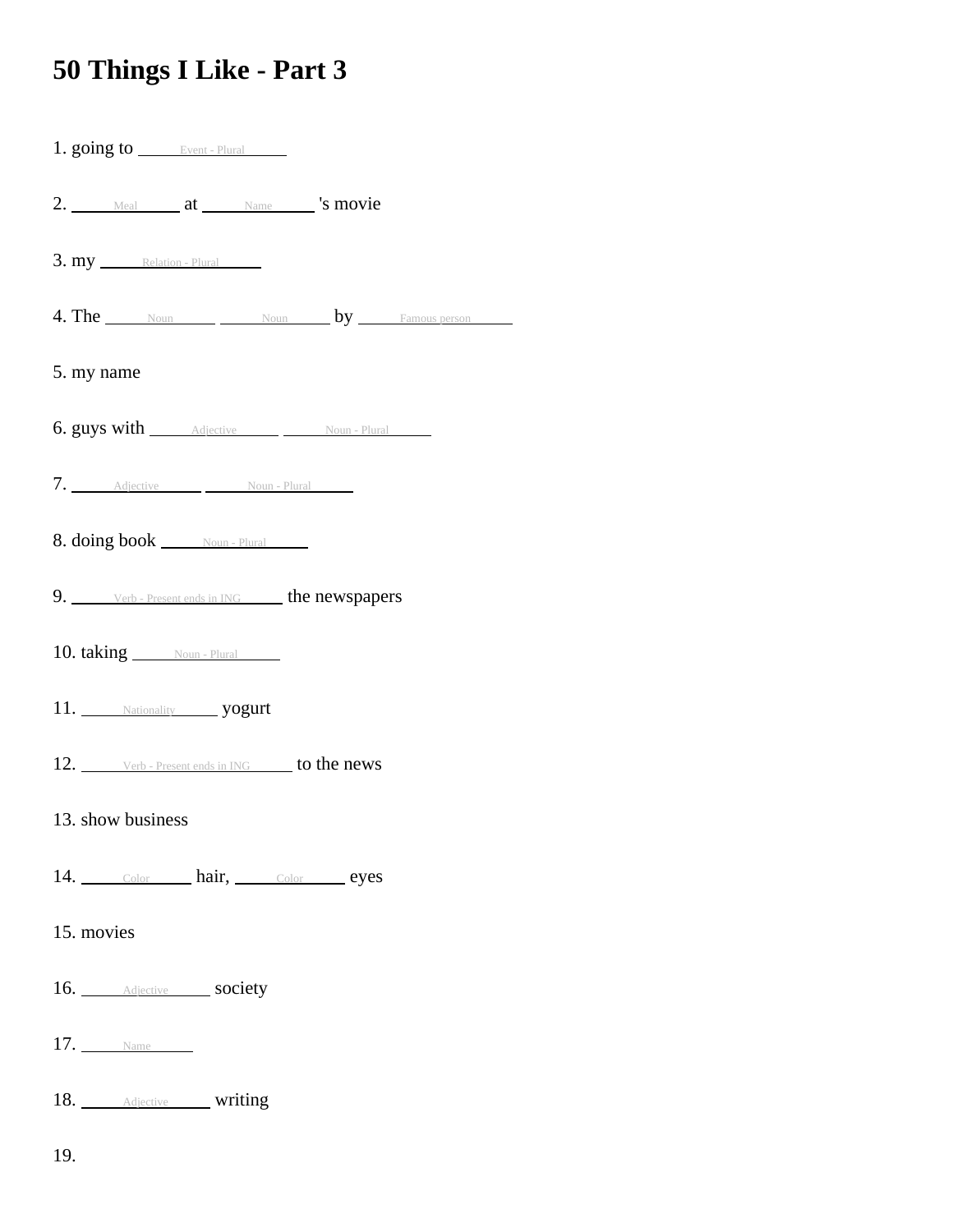## going to cruises

|                |                                                 |  | $20.$ Name $\&$ Name $by$ Famous person |  |
|----------------|-------------------------------------------------|--|-----------------------------------------|--|
|                | 21. amusement parks                             |  |                                         |  |
| 22. carnivals  |                                                 |  |                                         |  |
|                | $23.$ Name                                      |  |                                         |  |
|                | 24. Verb - Present ends in ING home from school |  |                                         |  |
| 25. the world  |                                                 |  |                                         |  |
|                | 26. getting a $\frac{\text{Noun}}{\text{Noun}}$ |  |                                         |  |
|                | 27. being in Feeling - Emotion                  |  |                                         |  |
| 28. girl stuff |                                                 |  |                                         |  |
|                | 29. my class Event                              |  |                                         |  |
|                | 30. my Family member Name                       |  |                                         |  |
|                | 31. Color History Month                         |  |                                         |  |
|                | 32. Adjective mansions                          |  |                                         |  |
|                | 33. New York City                               |  |                                         |  |
|                | 34. Adjective weather                           |  |                                         |  |
|                | 35. Season fever                                |  |                                         |  |
|                | 36. winning <u>Event</u> Queen                  |  |                                         |  |
|                | 37. being <b>Adjective</b>                      |  |                                         |  |